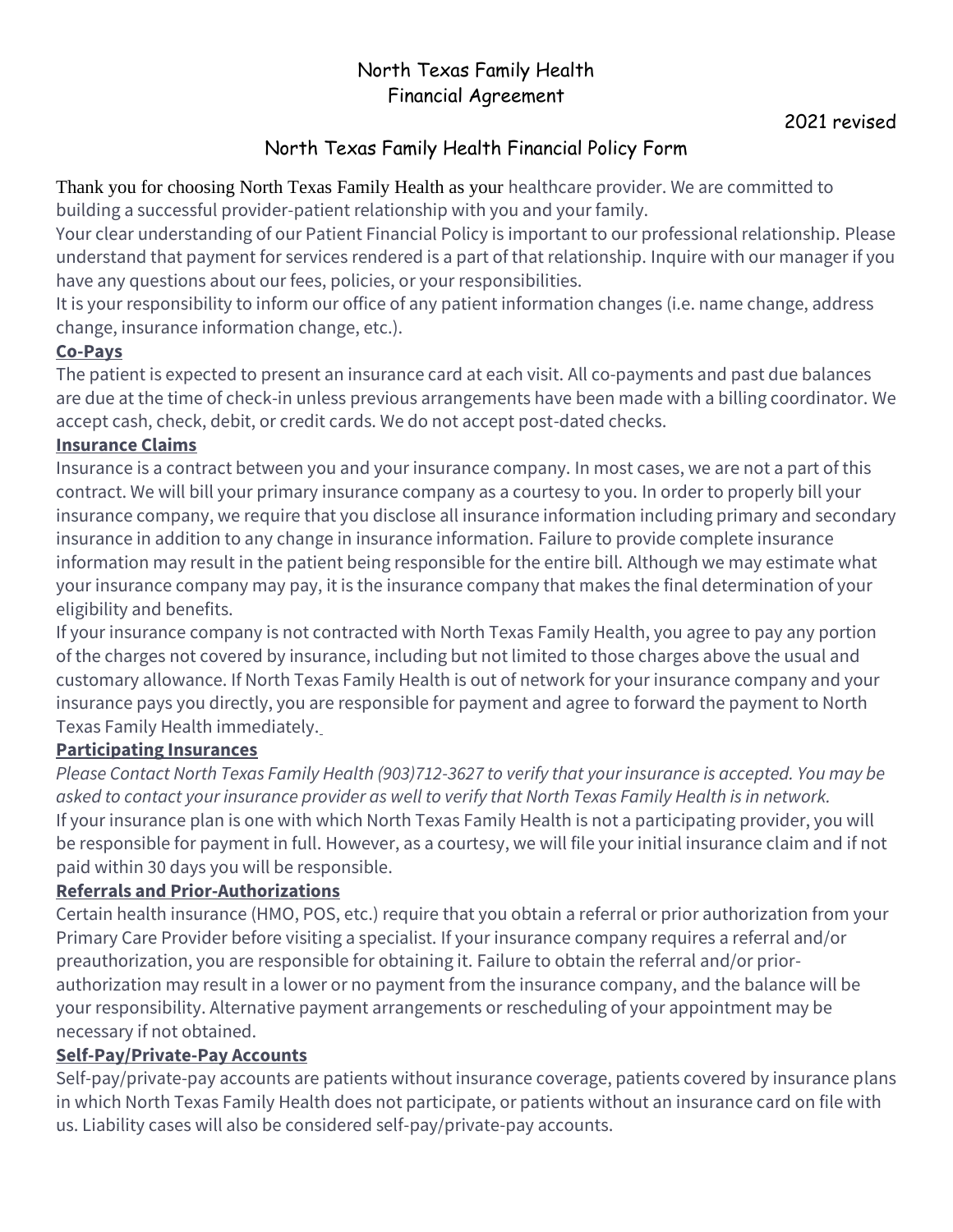# North Texas Family Health Financial Agreement

### 2021 revised

We do not accept attorney letters or contingency payments. It is always the patient's responsibility to know if our office is participating with their plan. If there is a discrepancy with our information, the patient will be considered self-pay unless otherwise proven.

Self-pay/private-pay patients will be required to bring \$185 at the initial appointment. This cost will not include diagnostic testing or procedures. If diagnostic tests or procedures are necessary, the patient will be provided a cost of each and be required to pay the cost of each prior to any further visits. A 20% discount will be provided to all procedures and diagnostic tests that are paid for at the time of check-out. If balance cannot be paid in full, the patient will be asked to make payment arrangements for the remaining balance before being evaluated or treated for future visits. Extended payment arrangements are available if needed. Please speak with a billing coordinator to discuss a mutually agreeable payment plan. It is never the intention of North Texas Family Health to cause financial hardship to our patients, only to provide them with the best care possible and the least amount of stress.

#### **Third-Party Billing**

We do not do any third-party billing. Our relationship is with our patients and not with the third-party liability insurance (auto, homeowner, etc.). It is your responsibility to seek reimbursement from them. However, at your request, we will submit a claim to your primary health insurance carrier. You may receive an accident questionnaire from them to be completed by you. If the questionnaire is not returned to your medical insurance company and/or we receive denial on your claim, you will be responsible for payment in full.

#### **Missed Appointment & Late Appointments**

North Texas Family Health requires a 24-hour notice of appointment cancellation. Appointments missed and are not appropriately canceled will be charged a fee of \$50.

Being 15 or more minutes late to an appointment will be considered a missed appointment. If an open appointment time is available, you may request to be moved to that time without a missed appointment fine. If an open appointment time is not available, you must reschedule and may be required to pay a portion of the missed appointment fee before being rescheduled.

Three consecutive missed appointments will result in termination from any further care and treatment from North Texas Family Health. Five consecutive cancelled appointments will result in termination from any further care and treatment from North Texas Family Health.

### **Insufficient Funds & Returned Checks**

The charge for insufficient funds or returned check is \$35, payable by cash or money order. This will be applied to your account in addition to the insufficient funds amount owed for service. You may be placed on a cash only basis following any returned check.

### **Medical Record Copies**

Patients requesting copies of medical records will be charged:

\$10 for copies placed on a CD (compact computer disc)

\$10 – under 20 printed pages

- \$15 20 to 49 printed pages
- \$20 50 to 100 printed pages
- \$0.20 per printed page over 100

Attorneys and Insurance Companies will be charged a \$15 fee, postage, and:

\$0.25 per printed page under 100, \$0.30 per printed page over 100

\$20 for an itemized bill. \$20 if records must be delivered within 48 hours of the request.